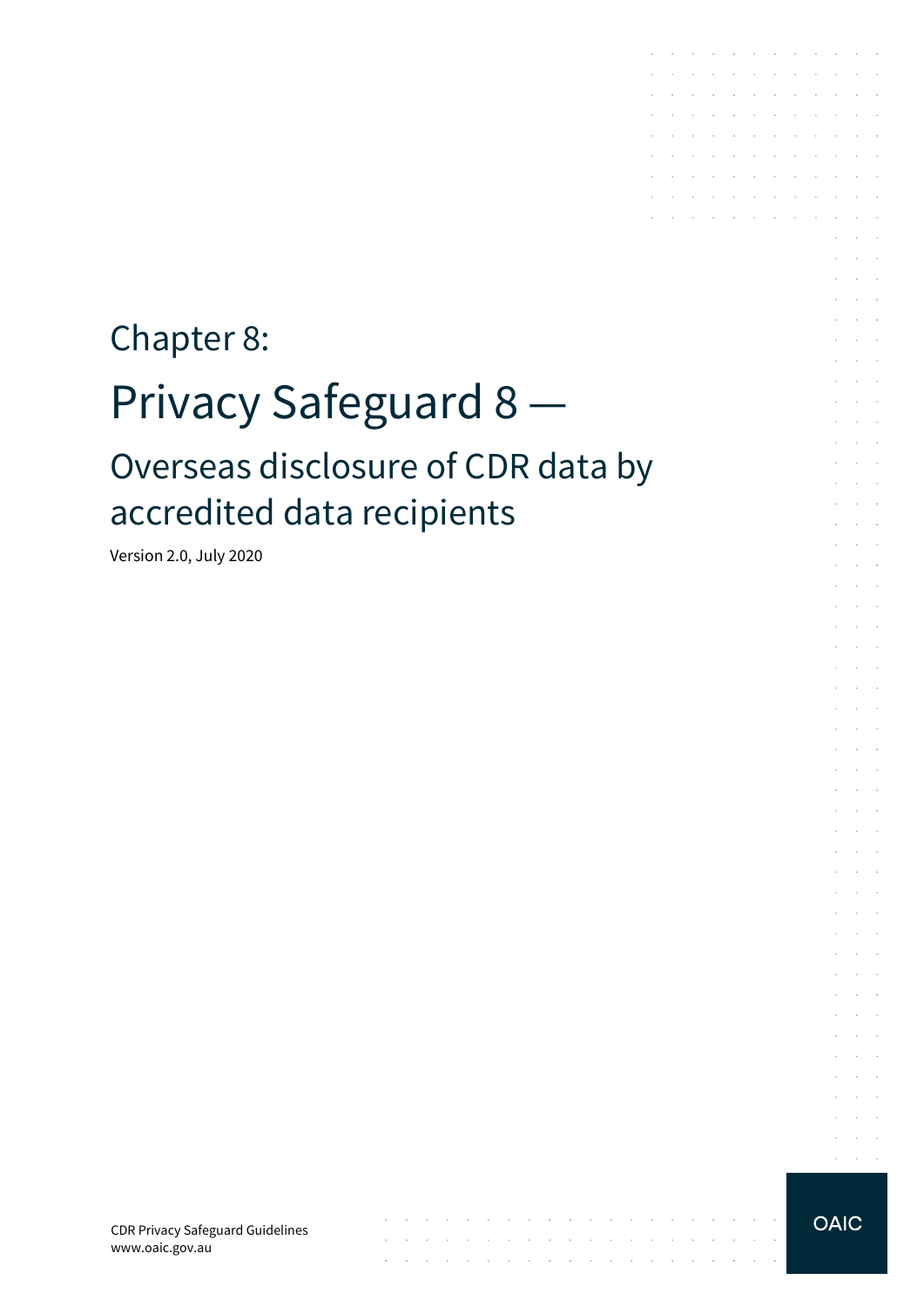### **Contents**

| Key points                                                                                                                                  | 3  |
|---------------------------------------------------------------------------------------------------------------------------------------------|----|
| What does Privacy Safeguard 8 say?                                                                                                          | 3  |
| Why is this important?                                                                                                                      | 4  |
| Who does Privacy Safeguard 8 apply to?                                                                                                      | 4  |
| How does Privacy Safeguard 8 interact with the Privacy Act and the APPs?                                                                    | 4  |
| <b>Meaning of disclosure</b>                                                                                                                | 5  |
| What is an overseas recipient?                                                                                                              | 5  |
| When can CDR data be disclosed to an overseas recipient?                                                                                    | 5  |
| Exception 1 - Disclosing CDR data to an overseas recipient who is an accredited person                                                      | 8  |
| Exception 2 - Disclosing CDR data after taking 'reasonable steps' to ensure an overseas recipient<br>does not breach the privacy safeguards | 8  |
| Exception 3 - Disclosing CDR data where overseas recipient is subject to a substantially similar<br>law                                     | 9  |
| When is an accredited data recipient accountable for the breaches by an overseas                                                            |    |
| recipient?                                                                                                                                  | 11 |
| How does Privacy Safeguard 8 interact with the other privacy safeguards?                                                                    | 12 |
| Privacy Safeguard 6                                                                                                                         | 12 |
| Privacy Safeguard 7                                                                                                                         | 12 |
| Privacy Safeguard 9                                                                                                                         | 12 |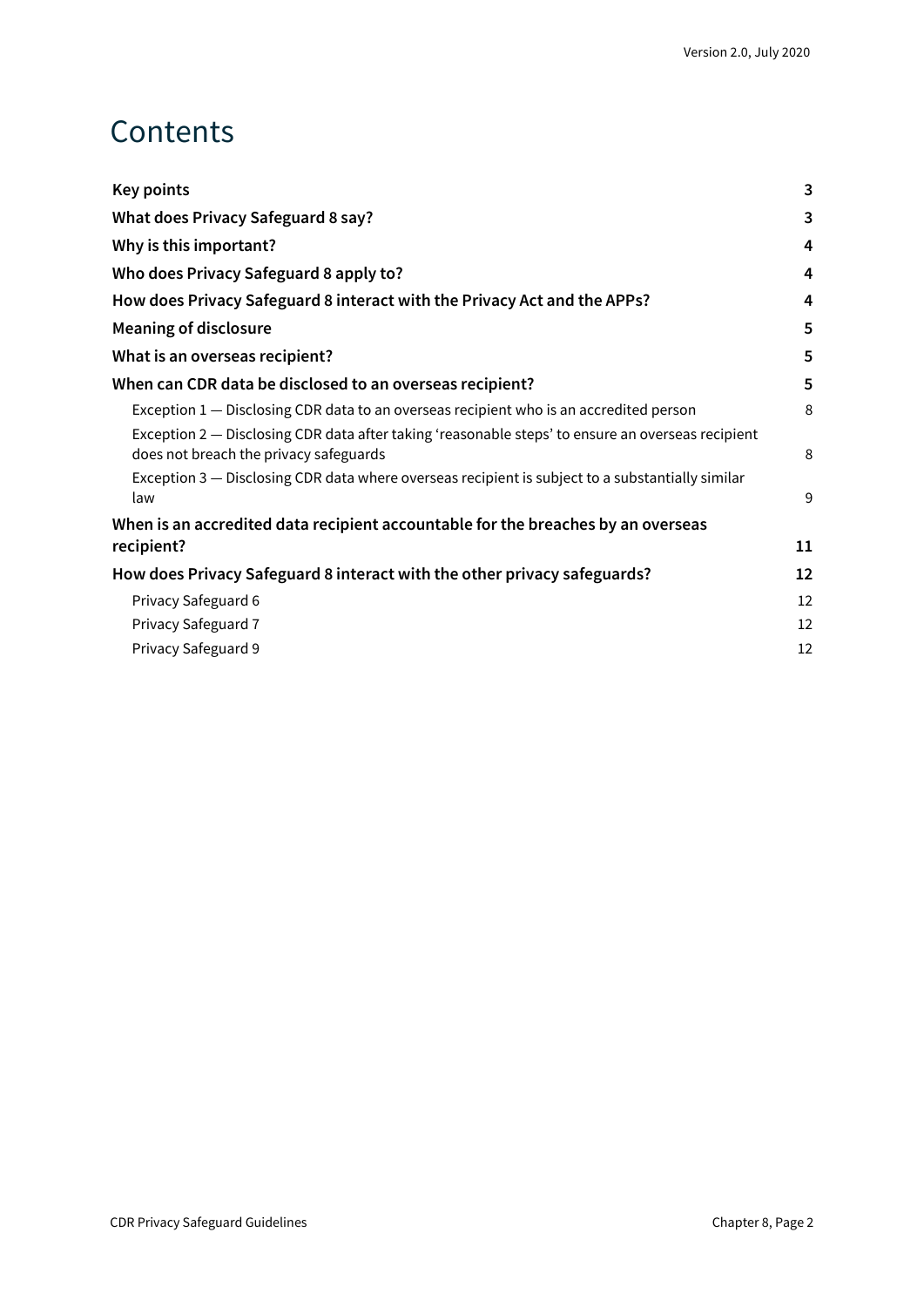### <span id="page-2-0"></span>**Key points**

- Privacy Safeguard 8 sets out the circumstances in which an accredited data recipient can disclose consumer data right (CDR) data to a recipient located overseas.
- Under Privacy Safeguard 8, an accredited data recipient must not disclose CDR data to a recipient located overseas unless one of the following exceptions applies:
	- o the overseas recipient is also an accredited person
	- $\circ$  the accredited data recipient takes reasonable steps to ensure the overseas recipient will not breach the privacy safeguards (noting that, for this exception, the accredited data recipient remains accountable for any breach of the privacy safeguards by the overseas recipient), or
	- $\circ$  the accredited data recipient reasonably believes the overseas recipient is subject to a law equivalent to the privacy safeguards and there are mechanisms available to the consumer to enforce that protection.
- These requirements are in addition to the other disclosure restrictions set out in Privacy Safeguards 6, 7 and 9 and the consumer data rules (CDR rules).

### <span id="page-2-1"></span>**What does Privacy Safeguard 8 say?**

- In addition to the disclosure restrictions set out in Privacy Safeguards 6, 7 and 9, an 8.1 accredited data recipient must not disclose CDR data to a person located overseas unless one of the following four exceptions applies:
	- a. the overseas recipient is an accredited person
	- b. the accredited data recipient takes reasonable steps to ensure the overseas recipient does not breach the privacy safeguards<sup>[1](#page-2-2)</sup> and the overseas recipient has a CDR policy in place in relation to the CDR data
	- c. the accredited data recipient reasonably believes the overseas recipient is bound by a law or scheme that is substantially similar to the privacy safeguards and a consumer will be able to enforce that law or scheme in relation to the CDR data, or
	- d. conditions specified in the CDR Rules for overseas disclosure are met. As there are currently no CDR Rules made specifically in relation to Privacy Safeguard 8, an accredited data recipient cannot rely on this exception.
- 8.2 Where the overseas recipient is not accredited or subject to a similar law or binding scheme to the privacy safeguards, even if an accredited data recipient takes reasonable steps to ensure the overseas recipient does not breach the privacy safeguards, but the overseas recipient nevertheless breaches a relevant privacy safeguard, the accredited data recipient remains accountable for that breach.

<span id="page-2-2"></span> $1$  The relevant privacy safeguards are the privacy safeguard penalty provisions as defined in s 56EU of the Competition and Consumer Act (Privacy Safeguards 3–13 inclusive, and the requirement to have a CDR policy in Privacy Safeguard 1).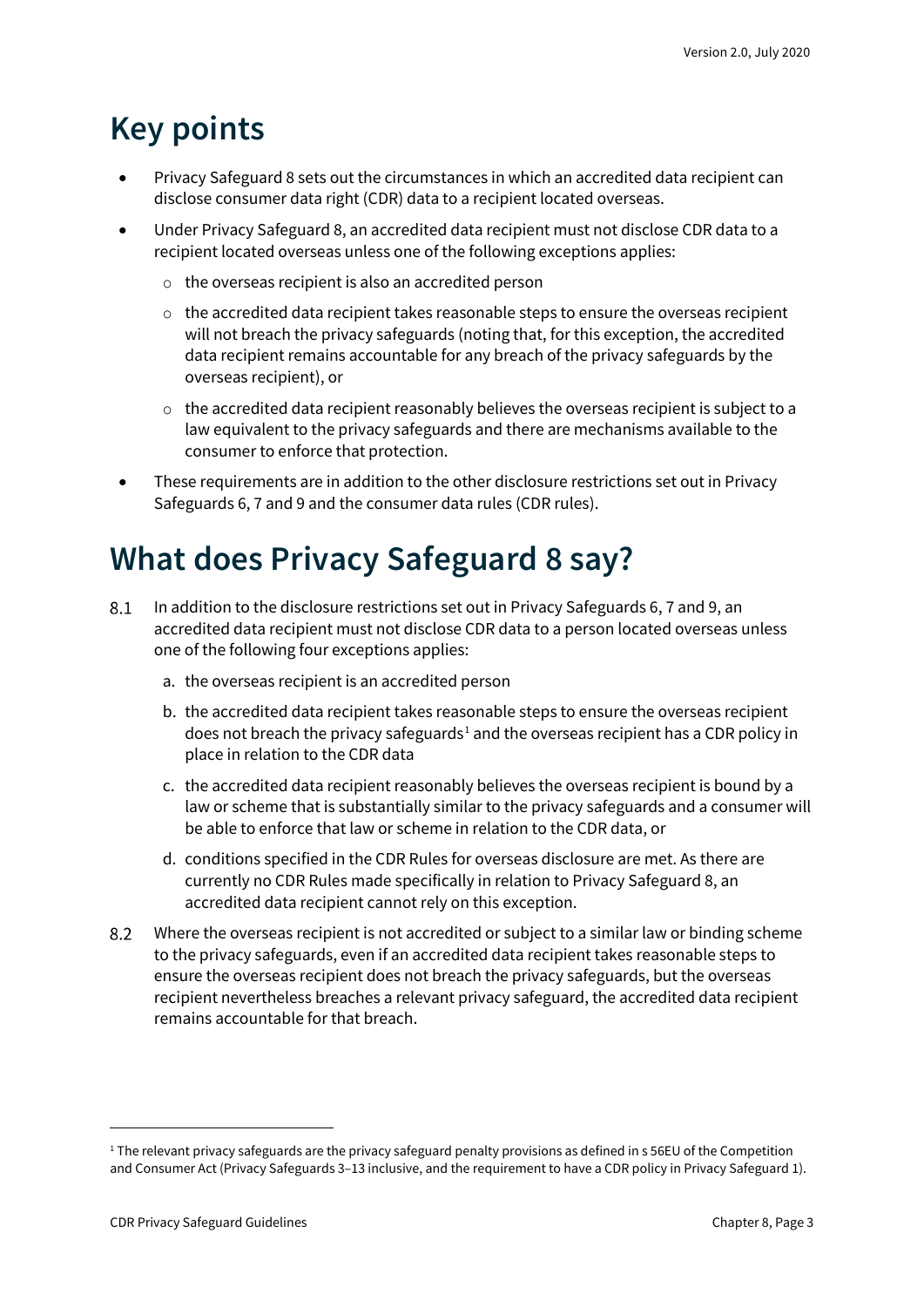8.3 For the purposes of a CDR outsourcing arrangement, an accredited data recipient must also comply with the CDR Rules that relate to CDR outsourcing arrangements.[2](#page-3-3)

## <span id="page-3-0"></span>**Why is this important?**

- 8.4 As an overarching objective of the CDR framework, consumers should be able to trust that an accredited data recipient will manage CDR data appropriately and in compliance with the privacy safeguards, especially when it is disclosed overseas.
- 8.5 It is also important that entities are aware of and understand the obligations on them to protect CDR data where they seek to make a disclosure of CDR data to an overseas recipient.

### <span id="page-3-1"></span>**Who does Privacy Safeguard 8 apply to?**

- Privacy Safeguard 8 applies to accredited data recipients. 8.6
- 8.7 It does not apply to data holders or designated gateways.
- 8.8 Data holders and designated gateways should ensure that they adhere to their obligations under the *Privacy Act 1988* (Privacy Act) and the Australian Privacy Principles (APPs), including APP 8, when disclosing personal information to an overseas recipient.

### <span id="page-3-2"></span>**How does Privacy Safeguard 8 interact with the Privacy Act and the APPs?**

- 8.9 It is important to understand how Privacy Safeguard 8 interacts with the Privacy Act and the APP<sub>S.[3](#page-3-4)</sub>
- APP 8 outlines when an APP entity may disclose personal information about an individual to an overseas recipient (see [Chapter 8 of the APP Guidelines: APP 8 —](https://www.oaic.gov.au/privacy/australian-privacy-principles-guidelines/chapter-8-app-8-cross-border-disclosure-of-personal-information/) Cross-border disclosure [of personal information\)](https://www.oaic.gov.au/privacy/australian-privacy-principles-guidelines/chapter-8-app-8-cross-border-disclosure-of-personal-information/).

| <b>CDR</b> entity                                | Privacy protections that apply in the CDR context                                                                                                                                     |
|--------------------------------------------------|---------------------------------------------------------------------------------------------------------------------------------------------------------------------------------------|
| Accredited person /<br>accredited data recipient | <b>Privacy Safeguard 8</b>                                                                                                                                                            |
|                                                  | Privacy Safeguard 8 applies instead of APP 8 to the overseas<br>disclosure of CDR data where the CDR data has been collected by an<br>accredited data recipient under the CDR regime. |
|                                                  | APP 8 will continue to apply to overseas disclosures of personal<br>information by an accredited person or accredited data recipient<br>where the data is not CDR data. <sup>4</sup>  |

<span id="page-3-3"></span><sup>&</sup>lt;sup>2</sup> CDR Rules 1.10, 1.16, 7.5(1)(d) and 7.6. For more information on CDR outsourcing arrangement, please refer to Chapter [B \(Key concepts\).](https://www.oaic.gov.au/consumer-data-right/cdr-privacy-safeguard-guidelines/chapter-b-key-concepts)

<span id="page-3-4"></span><sup>&</sup>lt;sup>3</sup> The Privacy Act includes 13 APPs that regulate the handling of personal information by certain organisations and Australian Government agencies (APP entities).

<span id="page-3-5"></span><sup>4</sup> All accredited persons are subject to the Privacy Act and the APPs in relation to information that is personal information but is not CDR data. See s 6E(1D) of the Privacy Act.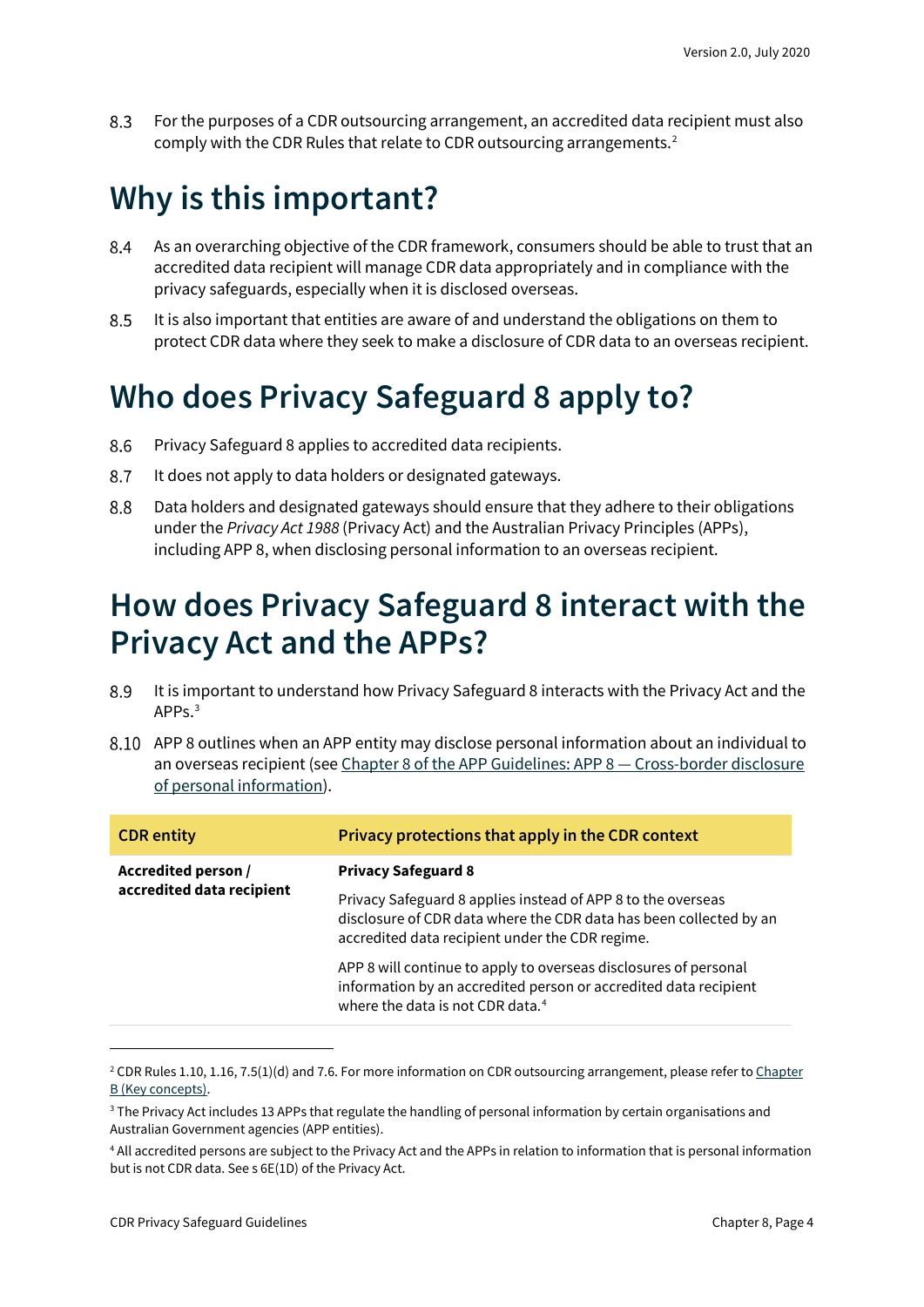| <b>CDR</b> entity         | Privacy protections that apply in the CDR context                               |
|---------------------------|---------------------------------------------------------------------------------|
| <b>Designated gateway</b> | APP <sub>8</sub><br>Privacy Safeguard 8 does not apply to a designated gateway. |
| Data holder               | APP <sub>8</sub><br>Privacy Safeguard 8 does not apply to a data holder.        |

### <span id="page-4-0"></span>**Meaning of disclosure**

- The term 'disclose' is not defined in the Competition and Consumer Act. It is discussed in [Chapter B \(Key concepts\).](https://www.oaic.gov.au/consumer-data-right/cdr-privacy-safeguard-guidelines/chapter-b-key-concepts)
- An accredited data recipient discloses CDR data when it makes it accessible or visible to others outside the entity.<sup>[5](#page-4-3)</sup>
- The release of the information may be a release in accordance with the CDR Rules, an accidental release or an unauthorised release.
- This focuses on the act done by the disclosing party. The state of mind or intentions of the recipient does not affect the fact of disclosure. Further, there will be a disclosure even where the information is already known to the overseas recipient.

### <span id="page-4-1"></span>**What is an overseas recipient?**

- 8.15 Under Privacy Safeguard 8, an overseas recipient is a person,<sup>[6](#page-4-4)</sup> who receives CDR data from an accredited data recipient, who is not:
	- in Australia or in an external Territory and
	- a consumer for the CDR data.

### <span id="page-4-2"></span>**When can CDR data be disclosed to an overseas recipient?**

When making an overseas disclosure of CDR data, an accredited data recipient must comply with Privacy Safeguard 8 in addition to each of the other privacy safeguards and consumer data rules that relate to disclosure of CDR data (to the extent they are applicable to the relevant disclosure).[7](#page-4-5)

<span id="page-4-3"></span><sup>5</sup> Any provision of CDR data to an outsourced service provider located overseas is a disclosure. This is different to the arrangements under the Privacy Act, where in limited circumstances providing personal information to an overseas contractor to perform services on behalf of an APP entity may be a use, rather than a disclosure of information. Whether an accredited data recipient retains effective control over the data does not affect whether data is 'disclosed'. See paragraph 8.14 in Chapter 8 of the APP Guidelines: APP 8 - [Cross-border disclosure of personal information,](https://www.oaic.gov.au/privacy/australian-privacy-principles-guidelines/chapter-8-app-8-cross-border-disclosure-of-personal-information/) for more information.

<span id="page-4-4"></span><sup>&</sup>lt;sup>6</sup> Being a body corporate, body politic or individual.

<span id="page-4-5"></span><sup>7</sup> Privacy Safeguard 6 and the CDR Rules relating to permitted uses and disclosures (CDR Rules 7.5 and 7.6), Privacy Safeguard 7 and the CDR Rules relating to disclosure of CDR data for direct marketing (CDR Rules 7.8 and 7.5(3)), Privacy Safeguard 9 relating to disclosure of government related identifiers, and the CDR outsourcing arrangements (CDR Rules 7.5(1)(d) and 7.6).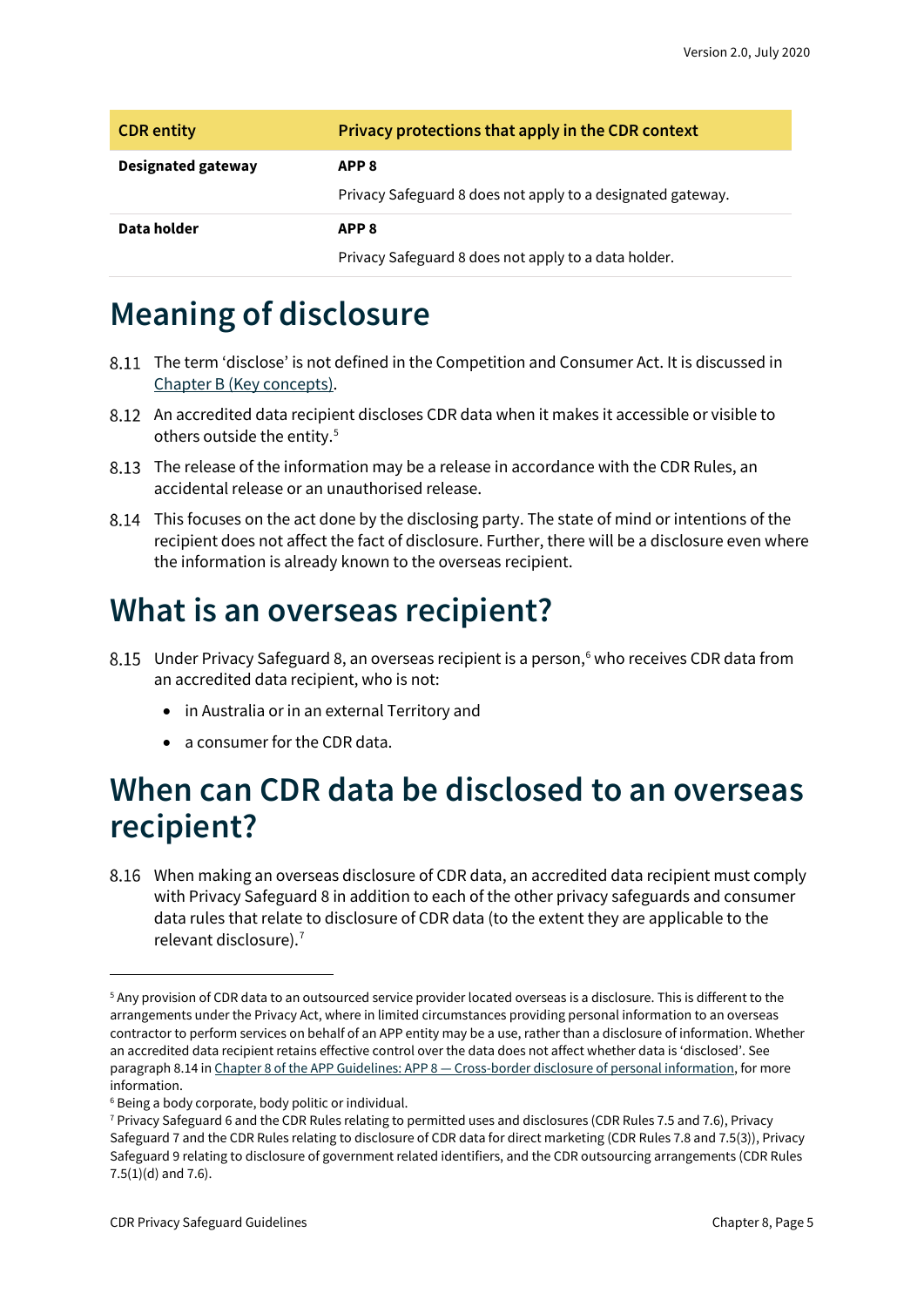- Privacy Safeguard 8 provides that an accredited data recipient must not disclose CDR data to a person located overseas unless one of the following four exceptions applies:
	- the overseas recipient is an accredited person
	- the accredited data recipient takes reasonable steps to ensure the overseas recipient does not breach the privacy safeguards<sup>[8](#page-5-0)</sup> and that the overseas recipient has a CDR policy in place in relation to the CDR data
	- the accredited data recipient reasonably believes the overseas recipient is bound by a law or scheme that is substantially similar to the privacy safeguards which can be enforced by the consumer, or
	- conditions specified in the CDR Rules for overseas disclosure are met. As there are currently no CDR Rules made specifically in relation to Privacy Safeguard 8, an accredited data recipient cannot currently rely on this exception.
- The flow chart following outlines at a high level when an accredited data recipient may disclose CDR data to an overseas recipient, including by demonstrating the point at which the entity must consider other relevant privacy safeguards and relevant exceptions under Privacy Safeguard 8.

<span id="page-5-0"></span><sup>8</sup> The relevant privacy safeguards are the privacy safeguard penalty provisions defined in s 56EU of the Competition and Consumer Act (Privacy Safeguards 3–13 inclusive, and the requirement to have a CDR policy in Privacy Safeguard 1).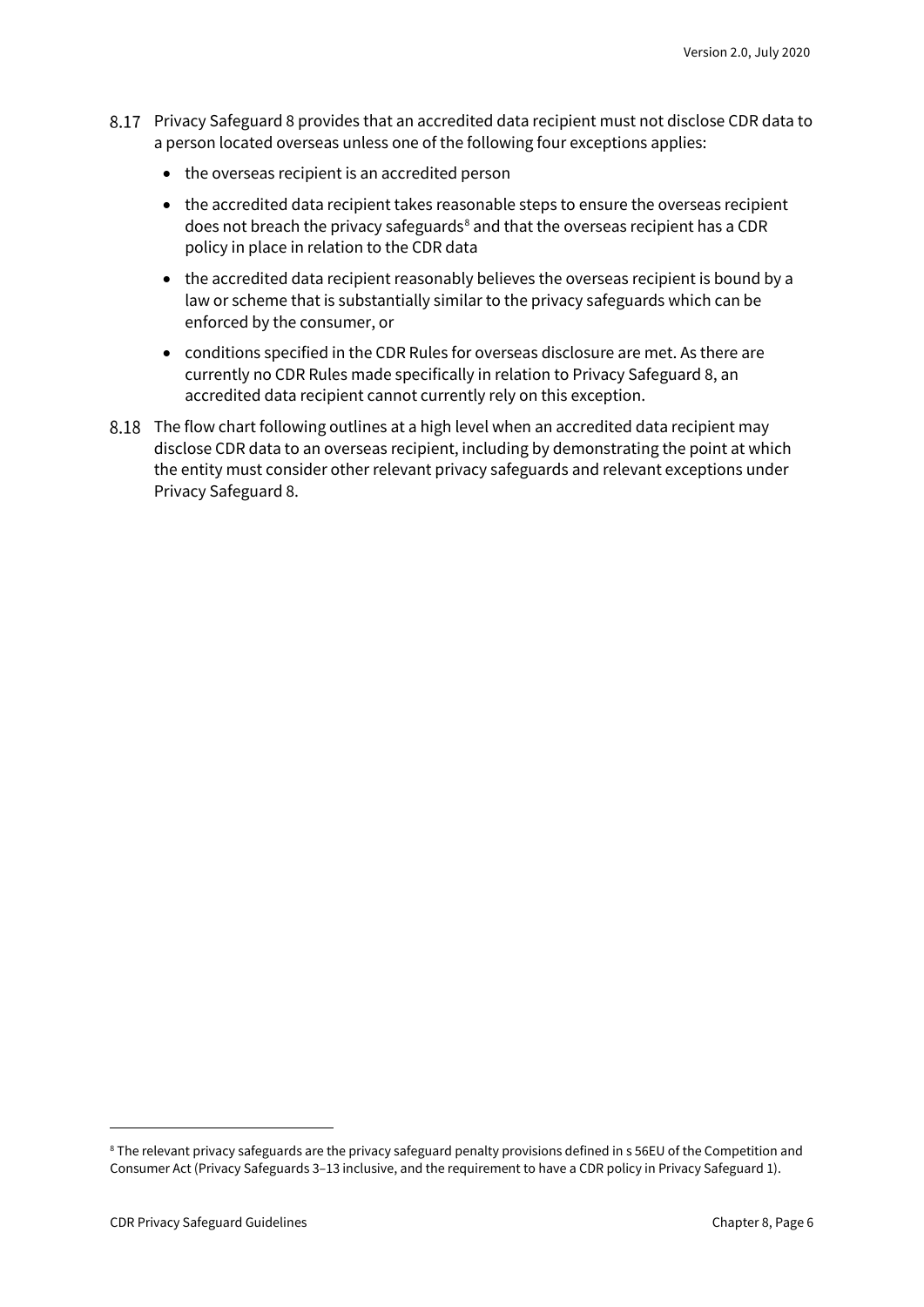#### When can an accredited data recipient disclose CDR data to an overseas recipient?

Have you have complied with disclosure requirements and restrictions in (where relevant):

- Privacy Safeguard 6 (for permitted disclosures of CDR data)?
- Privacy Safeguard 7 (for direct marketing)?
- Privacy Safeguard 9 (for disclosure of government related identifiers)?

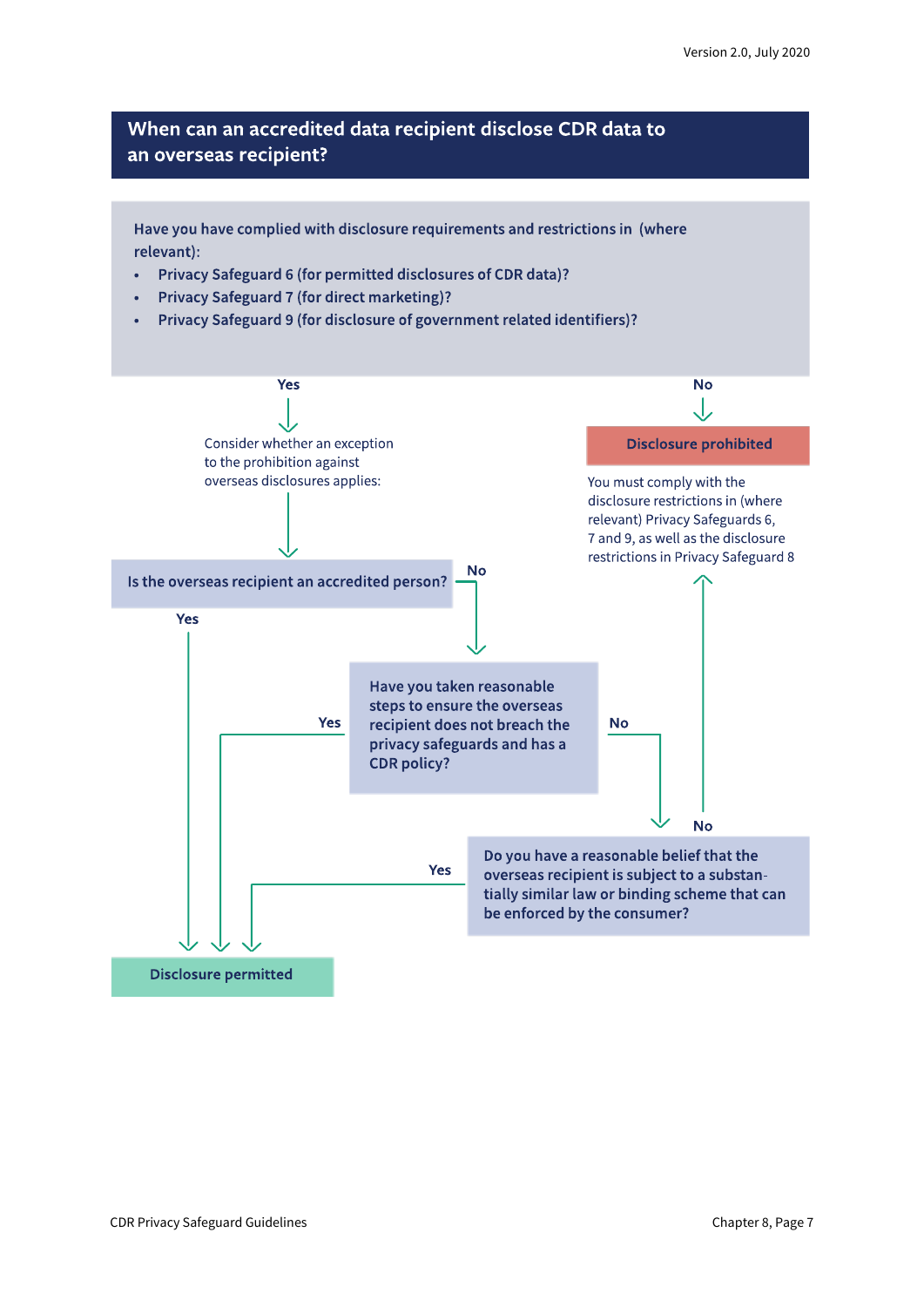#### <span id="page-7-0"></span>**Exception 1 — Disclosing CDR data to an overseas recipient who is an accredited person**

- An accredited data recipient may disclose CDR data to an overseas recipient if the person is an accredited person.
- 8.20 The term 'accredited person' is discussed in Chapter B (Key concepts).
- The CDR Rules require that an individual or company must apply to be an accredited person under the Competition and Consumer Act. Accredited persons will be added to the Register of Accredited Persons if their application is successful.
- The CDR Rules and the ACCC's Accreditation Guidelines provide more information about the requirements and process for accreditation.
- Accreditation is considered sufficient protection to ensure compliance with the privacy safeguards.<sup>[9](#page-7-2)</sup>

### <span id="page-7-1"></span>**Exception 2 — Disclosing CDR data after taking 'reasonable steps' to ensure an overseas recipient does not breach the privacy safeguards**

- An accredited data recipient may disclose CDR data to an overseas recipient if they take reasonable steps to ensure that any act or omission by (or on behalf of) the overseas recipient will not breach the privacy safeguards.
- The privacy safeguards apply to the acts or omissions as though the overseas recipient (or those who acted on behalf of the overseas recipient) was the accredited data recipient who disclosed the CDR data.
- Examples for persons acting on behalf of the overseas recipient could include employees, directors, officers, or subcontractors.

#### What are 'reasonable steps'?

- Reasonable steps would generally involve, at a minimum, that an accredited data recipient enters into an enforceable contractual arrangement with the overseas recipient that requires the overseas recipient to handle the CDR data in accordance with:
	- the privacy safeguards, and
	- the CDR Rules that relate to CDR outsourcing arrangements.<sup>[10](#page-7-3)</sup>
- Whether an accredited data recipient has taken reasonable steps to ensure the overseas recipient can comply with the CDR regime may include consideration of the following factors:
	- the terms of the contract between the accredited data recipient and the overseas recipient

<span id="page-7-2"></span><sup>9</sup> Explanatory Memorandum, *Treasury Laws Amendment (Consumer Data Right) Bill 2019*, section 1.348.

<span id="page-7-3"></span> $10$  CDR Rules 1.10, 1.16 7.5(1)(d) and 7.6. For more information on CDR outsourcing arrangement, please refer to Chapter [B \(Key concepts\).](https://www.oaic.gov.au/consumer-data-right/cdr-privacy-safeguard-guidelines/chapter-b-key-concepts)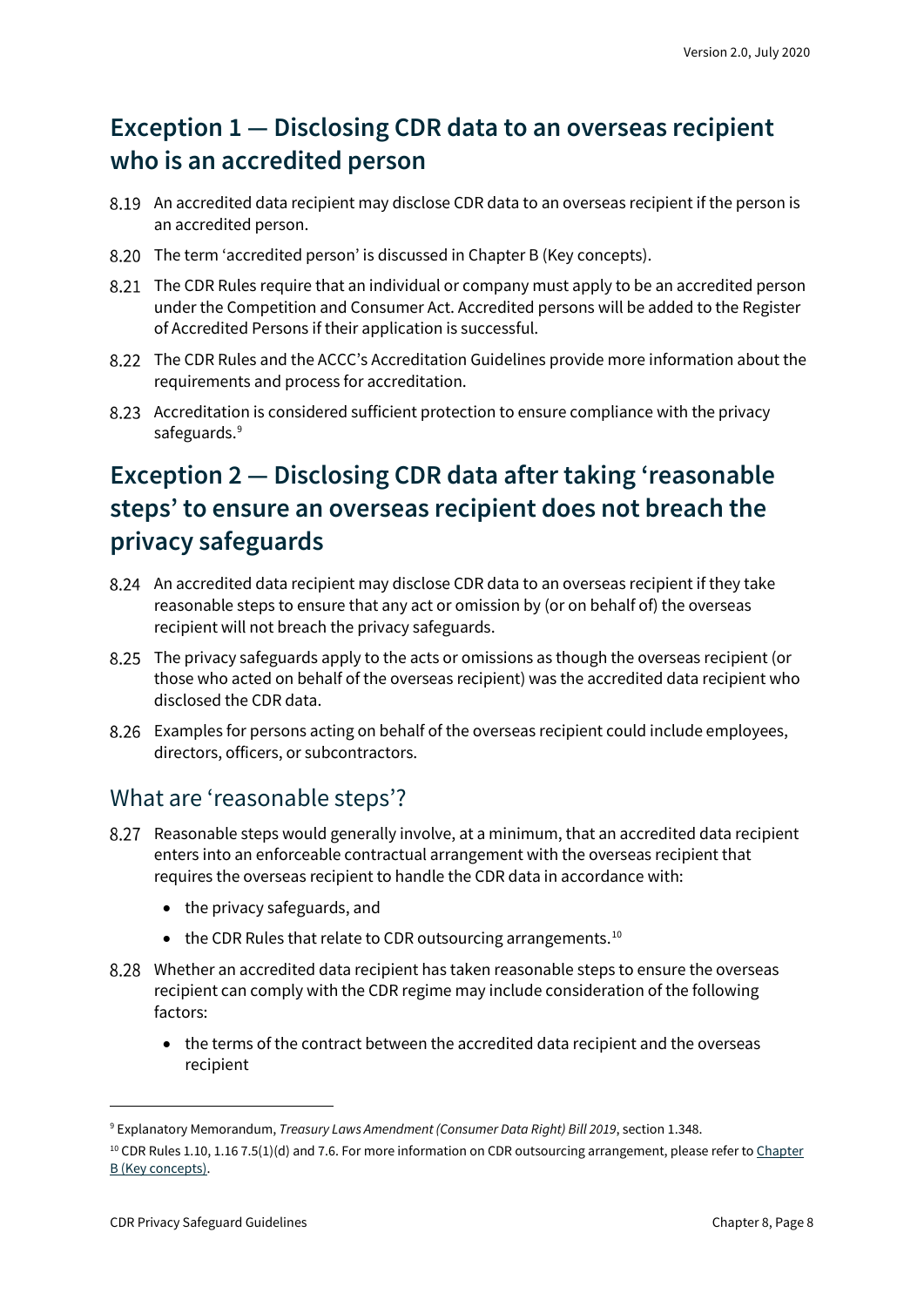- steps taken by the accredited data recipient to monitor compliance with the contract
- the accredited data recipient's relationship with the overseas recipient. More rigorous steps may be required when an entity discloses CDR data to an overseas recipient for the first time
- the nature of the overseas recipient, including the maturity of its processes and systems, and familiarity with CDR legislation (which may be derived from previous engagements with other CDR entities)
- the possible adverse consequences for a consumer if the CDR data is mishandled by the overseas recipient. More rigorous steps may be required as the risk of adversity increases
- the nature of the CDR data being disclosed. Where CDR data is sensitive in nature (and could, for example, cause financial or physical harm to a consumer if mishandled), it should be subject to more rigorous protections in the contractual arrangements
- existing technical and operational protections implemented by the overseas recipient to protect the CDR data (where these are not equivalent to the security requirements set out in Privacy Safeguard 12 and in Schedule 2 of the CDR Rules), and
- the practicability of taking protective steps, including time and cost involved. However, a CDR entity is not excused from ensuring that an overseas recipient is compliant with CDR legislation by reason only that it would be inconvenient, time-consuming or impose some cost to do so. Whether these factors make it unreasonable to take particular steps will depend on whether the burden is excessive in all the circumstances.

#### **Example**

YC Pty Ltd is an accredited person that provides banking services and products to customers. YC Pty Ltd seeks to engage a contractor located overseas, Analysed Data Services, in order to offer certain data analytics services to its customers using their payments transactions data.

YC Pty Ltd considers whether an exception under Privacy Safeguard 8 relating to overseas disclosures will apply.

Analysed Data Services is not an accredited person and is not subject to a law or scheme similar to that of the CDR regime.

Before disclosing CDR data to Analysed Data Services, YC Pty Ltd must therefore take reasonable steps to ensure Analysed Data Services complies with the privacy safeguards and has a CDR policy in place in relation to the CDR data.

YC Pty Ltd will remain accountable if Analysed Data Services mishandles the CDR data.

#### <span id="page-8-0"></span>**Exception 3 — Disclosing CDR data where overseas recipient is subject to a substantially similar law**

An accredited data recipient may disclose CDR data to an overseas recipient if:

- they reasonably believe the overseas recipient is bound by a law or binding scheme that is substantially similar to the privacy safeguards, and
- this can be enforced by the consumer.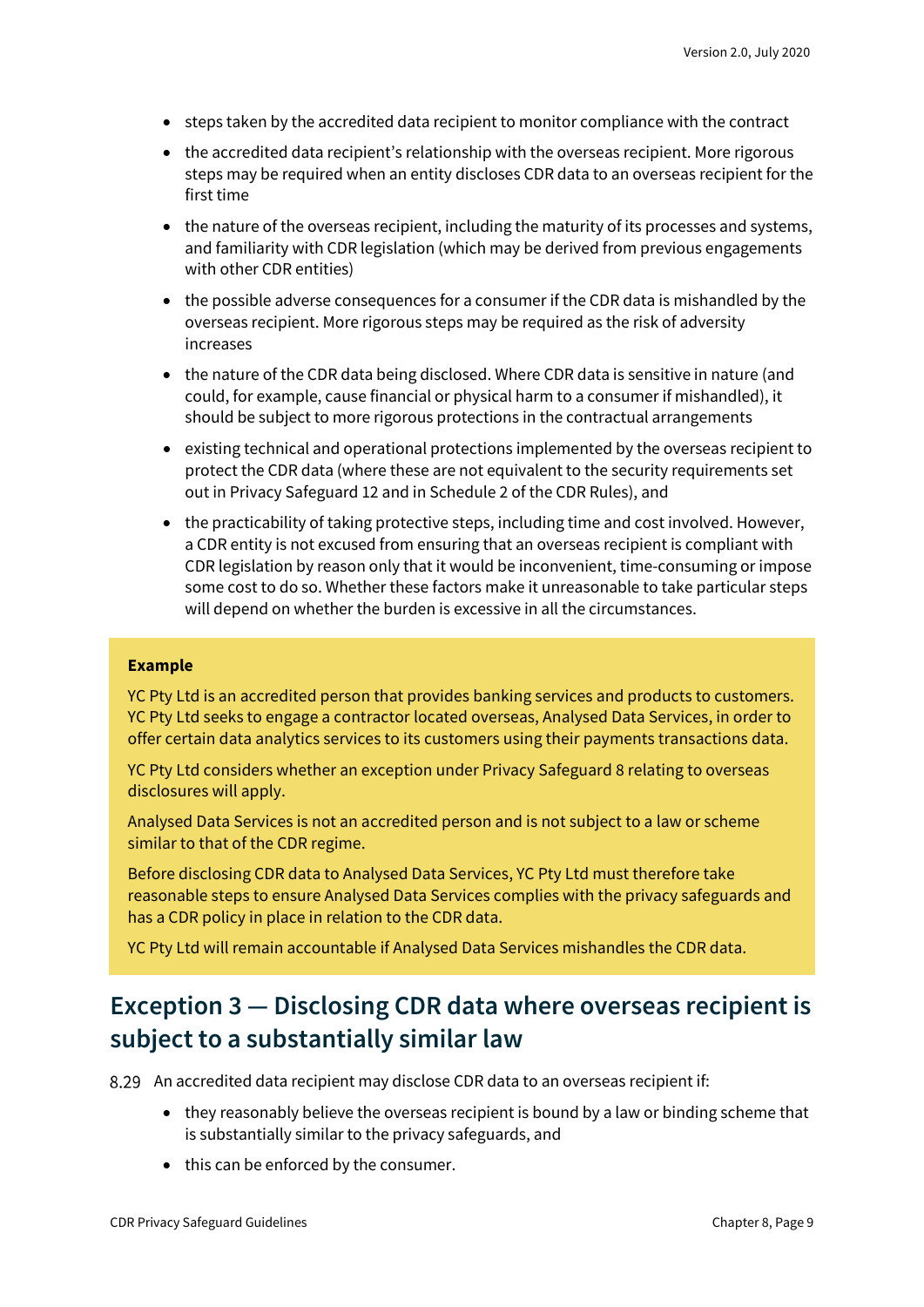#### What is 'reasonable belief'?

- To rely on this exception, an accredited data recipient must have a reasonable belief that an overseas recipient is subject to a law, or binding scheme that provides substantially similar protections to the privacy safeguards and that a consumer will be able to enforce the protections provided by that law or binding scheme.
- An accredited data recipient must have a reasonable basis for the belief, which is an objective test and not merely a genuinely held subjective belief. It is the responsibility of the entity to be able to justify its reasonable belief.

#### What is a 'law or binding scheme'?

- 8.32 An overseas recipient may be subject to a law or binding scheme, where, for example, it is:
	- bound by consumer data protection law that applies in the jurisdiction of the overseas recipient
	- required to comply with another law that imposes comparable obligations to the CDR regime, or
	- subject to an industry scheme or code that is enforceable, irrespective of whether the overseas recipient was obliged or volunteered to participate or subscribe to the scheme or code.
- However, an overseas recipient may not be subject to a law or binding scheme where, for example:
	- the overseas recipient is exempt from complying, or is authorised not to comply, with part, or all, of the consumer data protection law in the jurisdiction, or
	- the overseas recipient can opt out of the binding scheme without notice and without returning or destroying the data.

#### What is meant by 'substantially similar'?

- A substantially similar law or binding scheme would provide a comparable, or a higher level of privacy protection to that provided by the privacy safeguards. Each provision of the law or scheme is not required to correspond directly to an equivalent privacy safeguard. Rather, the overall effect of the law or scheme is of central importance.
- Whether there is substantial similarity is a question of fact. Factors that may indicate that the overall effect is substantially similar, include:
	- the law or scheme regulates the collection of consumer data in a comparable way
	- the law or scheme requires the recipient to notify individuals about the collection of their consumer data
	- the law or scheme requires the recipient to only use or disclose the consumer data for authorised purposes
	- the law or scheme includes comparable data quality and data security standards, and
	- the law or scheme includes a right to access and seek correction of consumer data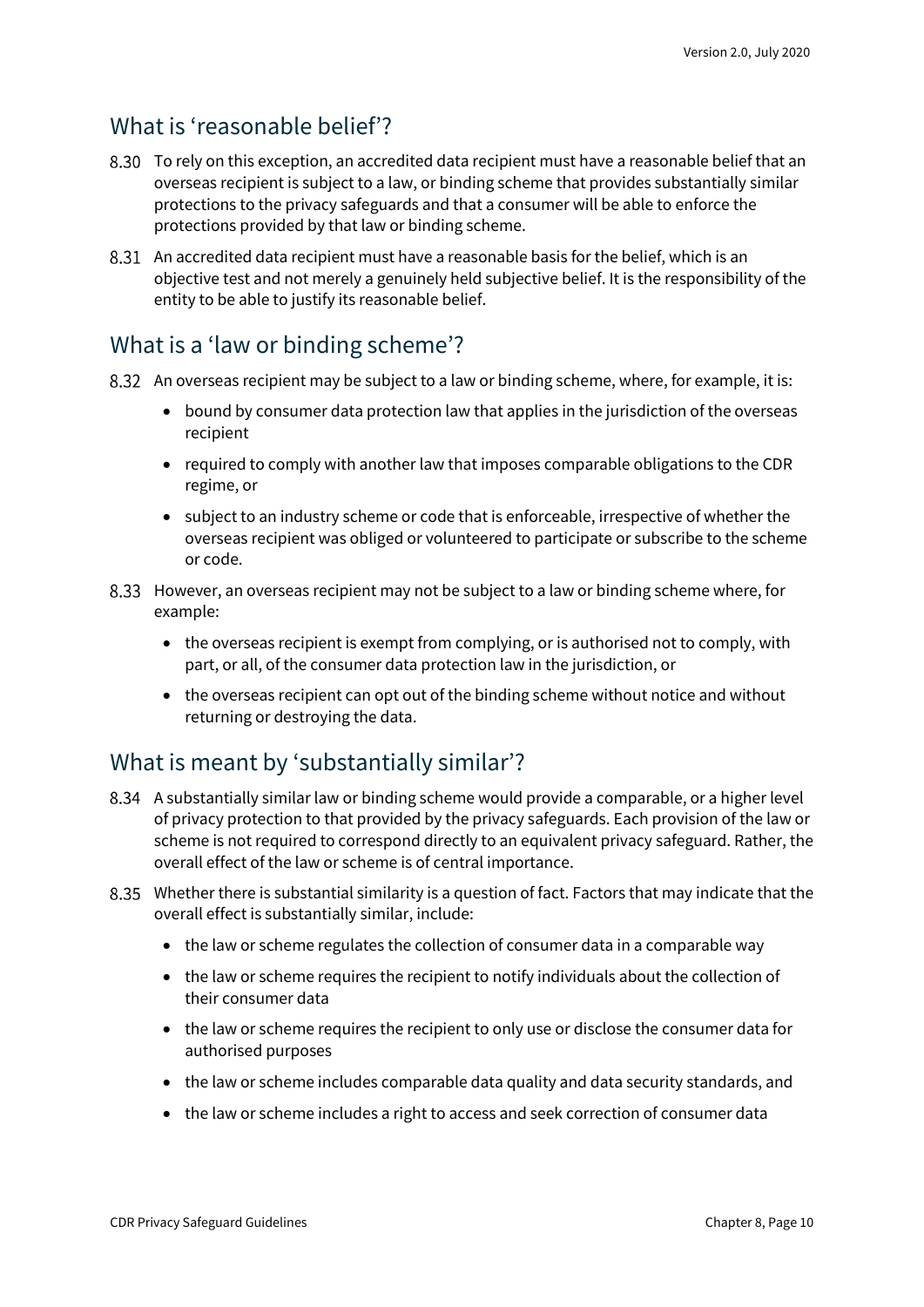#### When can a consumer enforce the protections?

- A consumer will be able to enforce the protections when it has access to a mechanism to allow for the enforcement of a law or binding scheme that is substantially similar to the CDR regime.
- A range of mechanisms may satisfy those requirements, ranging from a regulatory body similar to the Office of the Australian Information Commissioner (the OAIC), to an accredited dispute resolution scheme, an independent tribunal, or a court with judicial functions and powers.
- Factors that may be relevant in deciding whether the enforcement mechanism is an accessible and effective include whether the mechanism:
	- is independent of the overseas recipient that is required by the law or binding scheme to comply with the consumer data protections
	- is a body with authority to consider a breach of any of the consumer data protections in the law or binding scheme
	- is accessible to an individual, for example, the existence of the scheme is publicly known, and can be accessed by individuals directly and without payment of any unreasonable charge
	- has the power to make a finding that the overseas recipient is in breach of the law or binding scheme and to provide a remedy to the individual, and
	- is required to operate according to principles of procedural fairness.

### <span id="page-10-0"></span>**When is an accredited data recipient accountable for the breaches by an overseas recipient?**

- Privacy Safeguard 8 provides that an accredited data recipient is accountable for the acts or omissions of an overseas recipient where it discloses CDR data to an overseas recipient and:
	- the overseas recipient is not an accredited person
	- the accredited data recipient does not reasonably believe that the overseas recipient is bound by a law or scheme that is similar to the CDR regime and that a consumer will be able to enforce protections provided by that law or scheme, or
	- the overseas recipient (or a person acting on behalf of the overseas recipient) breaches the privacy safeguards<sup>[11](#page-10-1)</sup> and/or does not have a CDR policy.<sup>[12](#page-10-2)</sup>
- 8.40 In these circumstances, for the purposes of Privacy Safeguard 8, the act or omission is taken to have been done by the accredited data recipient. The accredited data recipient is taken to have breached the privacy safeguards.

<span id="page-10-1"></span><sup>&</sup>lt;sup>11</sup> The relevant privacy safeguards are those privacy safeguard penalty provisions in defined in s 56EU (privacy safeguards 3–13 inclusive, and the requirement to have a CDR policy in Privacy Safeguard 1).

<span id="page-10-2"></span><sup>12</sup> Section 56EK(2) of the Competition and Consumer Act.